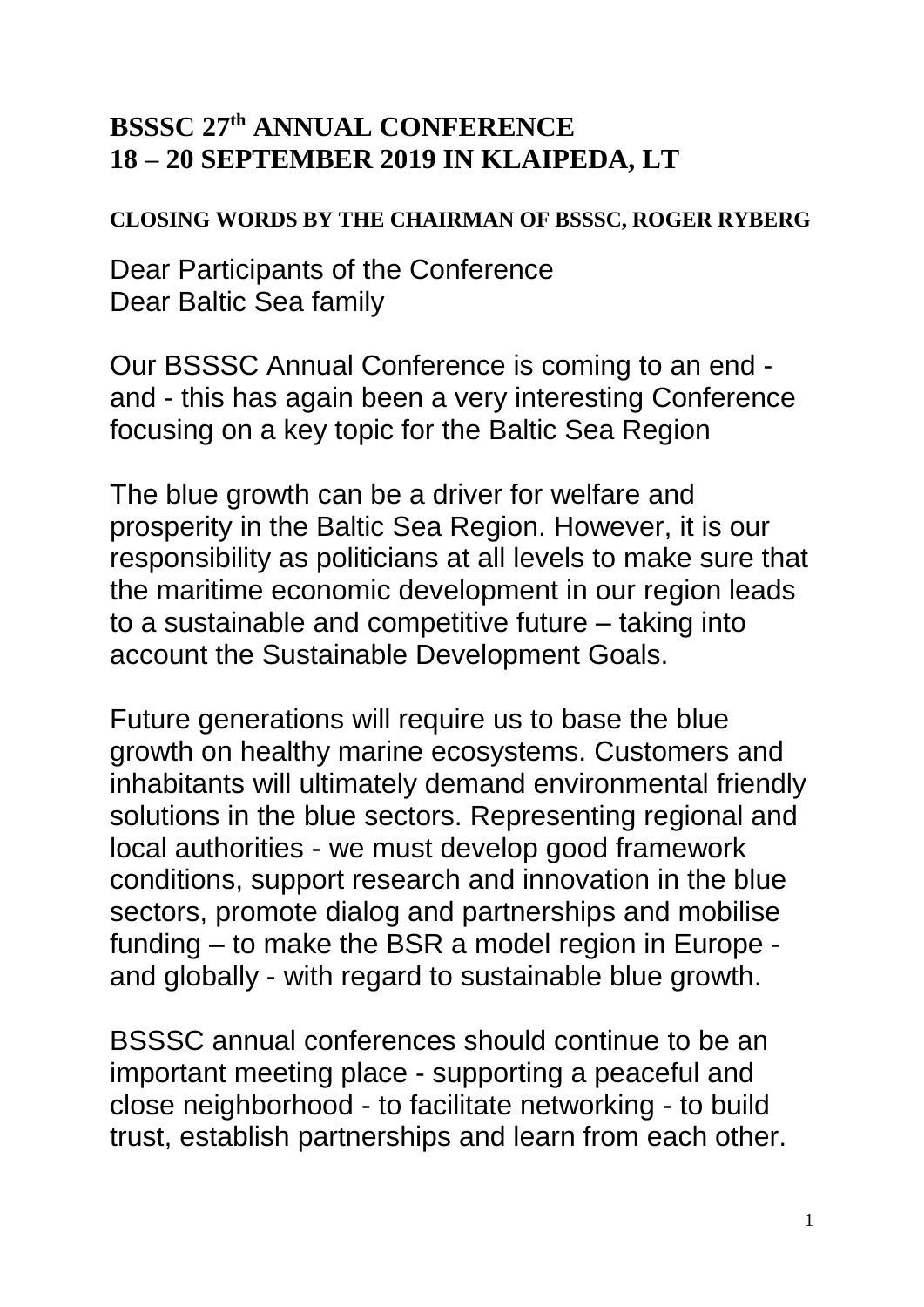AND, by this unlocking new ideas and find partners for smart actions contributing to a more sustainable future.

Thank you - all of you - for your contributions during these two days here in Klaipeda.

\_\_\_\_\_\_

\_\_\_\_\_\_\_\_\_\_

Before closing the conference, I want to warmly thank our hosts - the Association of Klaipeda Region - and Chair Mr. Šarūnas Vaitkus - for organizing our conference with such a success. Klaipeda city and region has proven to be an active and prominent actor in Baltic Sea Maritime Affairs. We have learned a lot from being here – and we will love to come back.

I will like to thank our Conference Moderators – Andrius, Tom and Jurgita - for leading us through the programme these two days in an excellent way.

Thank you to all speakers, panelists and parallel session coordinators - and a special "thank you!" to the youth for their contributions.

I will now like to invite Klaudija Kionies and her team to the stage. Please give them a big hand for a job well done! We brought some Norwegian Chocolate for you to share and enjoy at the office.

Finally, I want to thank the BSSSC Secretariat for their support and contributions to the Conference. You do a great job!